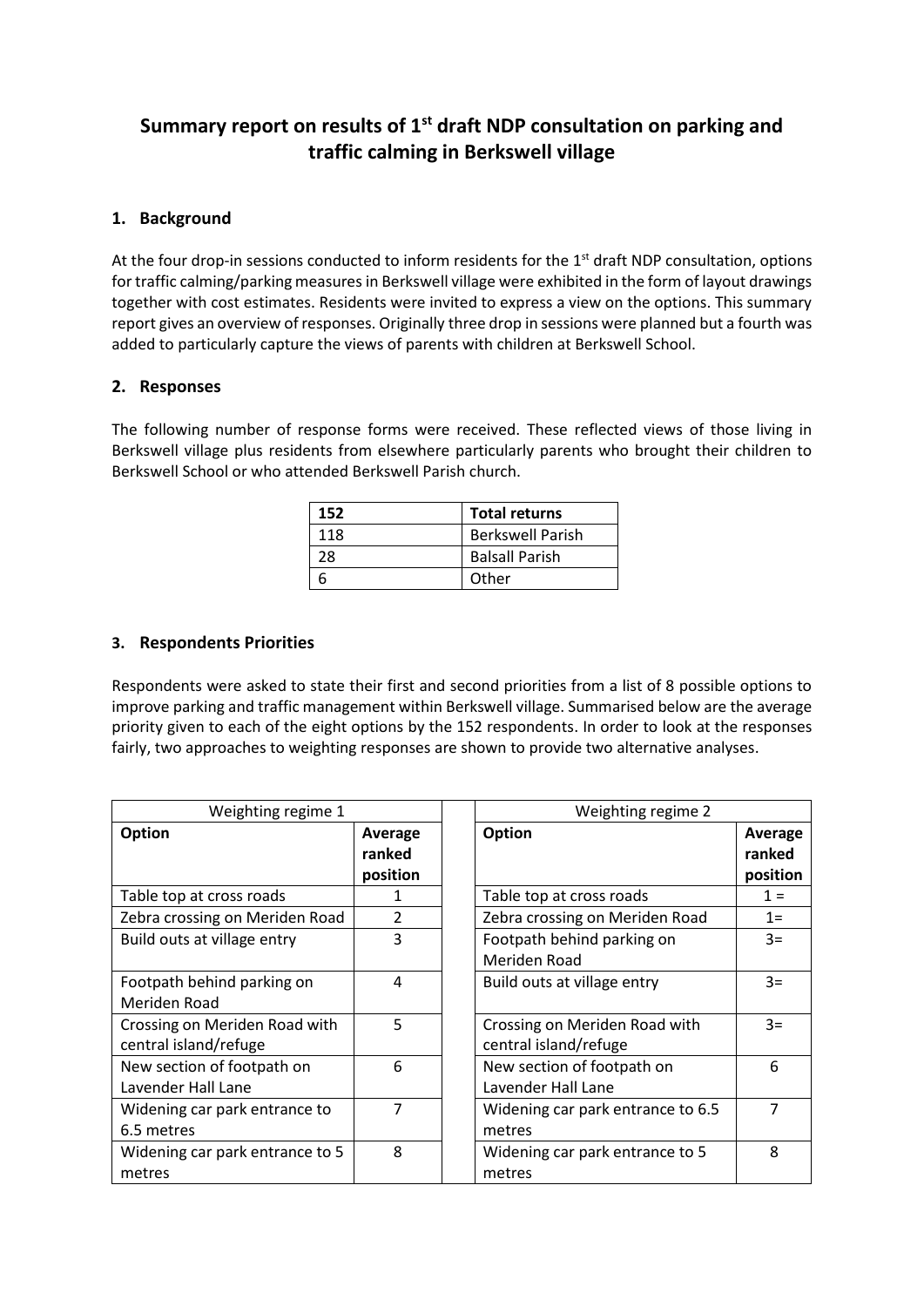As can be seen the top two priorities do not change. They are the introduction of a table top at the cross roads and the provision of a zebra crossing on Meriden Road.

Weighting 1 – Both first and second priorities are given equal weight

Weighting 2 – The first stated priority is given a weight of 1 and the second stated priority is given a weight of ½.

#### **Option Given at priority 1 Given as priority 2** Table top at cross roads | 33 | 26 Zebra crossing on Meriden Road 36 20 Build outs at village entry  $\begin{array}{|c|c|c|c|c|}\n\hline\n15 & 26 \\
\hline\n\end{array}$ Footpath behind parking on Meriden Road 18 20 Crossing on Meriden Road with central island/refuge 19 18 New section of footpath on Lavender Hall Lane 10 14 Widening car park entrance to 6.5 metres 1 2 Widening car park entrance to 5 metres  $0$  | 2

# **4. Raw data on priorities**

Andrew Burrow/Dinah Edwards 9th June 2018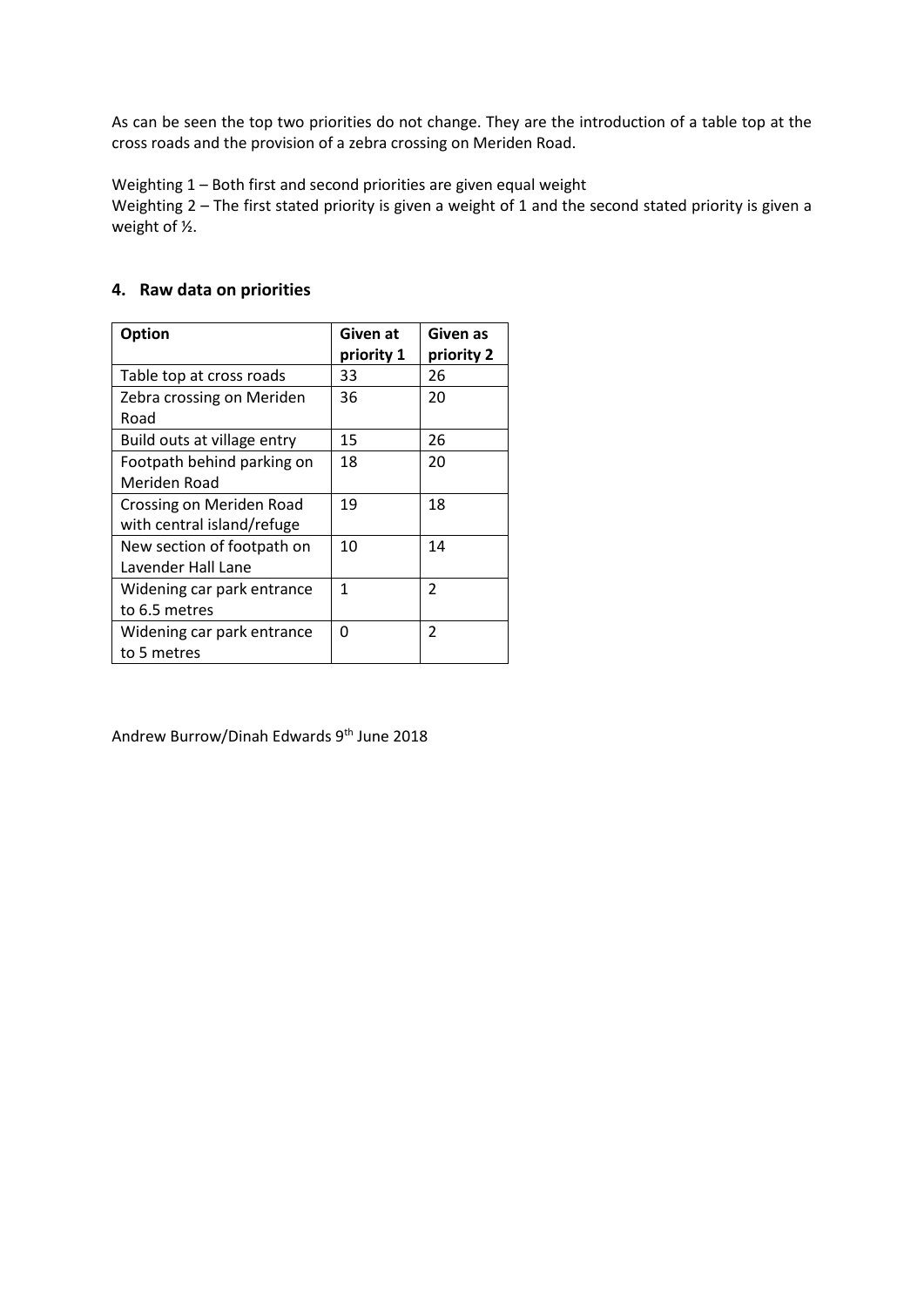Berkswell parking and traffic calming questionnaire comments Comments:-

School bus to park on Meriden Road, children to use Spinney, this will help traffic

With regards to footpath on Lavender Hall Lane cars etc would just park on it,

Restricted parking for none residents of Church Lane 7 days a week.

No Parking for none residents of Church Lane

Restricted Parking in Church Lane for non-residents 7 days a week

Restricted parking for non-residents

I'm in my 80s and live at Spinney Croft, Church Lane, Berkswell, and have a Disabled Badge. My disability has gotten worse over the last couple of years and walking cause's me a lot of pain which affect the rest of my day. / I would really appreciate a Reserved Parking Space outside my home. I have in the past had to sit in my car for near 30 mins waiting for someone to return to theirs and move off so I can park within my walking distance. / I have arthritis throughout my body and find all things hard to do. My car is my life line and able me to get out and try to live a normal life.

My mum lives in Church Lane, Berkswell, and has a Disability Badge and can only walk a very short distance. We would love to see a Reserved Parking Space outside her house, a disability Parking Space wouldn't work due to visitors to the school opposite and The Church (as any DB holder could use it). but a reserved one to herself would save her a lot of pain having to walk further than she needs to;

Some very useful. Others will destroy the village. Commuters to and from work in the morning and early evening (from 5 O'clock roughly) use Meriden Road as a rat run rather than use the dual carriageway. Speeds will in excess of 50mph.

The traffic needs to be slower going through Berkswell also more school traffic should park at the Bear Inn, I believe they have offered parking there.

Parking for residents only.

Two parking bays for local shop and postal collection

Parking area outside shop required

Restricted parking for non residents in Church Lane.

2 spaces left outside village shop for customer use and post collection

Lavender Hall Lane – Dene House to Little Orchard PINCH POINT here works as buses etc stop outside Dene House to allow traffic through bend from village to Balsall. SLOWS DOWN!!

Restricted village parking for residents in Church Lane ONLY outside houses

SPEED CAMERAS – PROSECUTIONS

Two parking areas outside village store Church Lane, for customers and post collection No mention of Gateways.

Would like r?, asthetically pleasing.

Raised footpath by almshouses creating one way priority

There are no accidents or ?? for the rest of Lavender Hall Road. Footpath would (1) create better vision for speeding traffic (2) effect the serious ?? problem (3) require ??? (4) ??

Re 4 *table top* This is only worth the cost if the height of the table top necessitates cars reducing speed to at least 30mph

5 *buildouts* similarly will only be effective if there is no "straight" route, and that again it does necessitate vehicles slowing to at least 30mph

Parking in the village itself is very difficult, as a daily user of the village shop I often have to park the other side of the green.

Re school times – some proper organisation for parking control to allow residents access to their property.

Traffic calming for those racing down Spencers Lane.

Modern Speed cameras as Barston Green and Chadwick End? Low cost! Unobtrusive.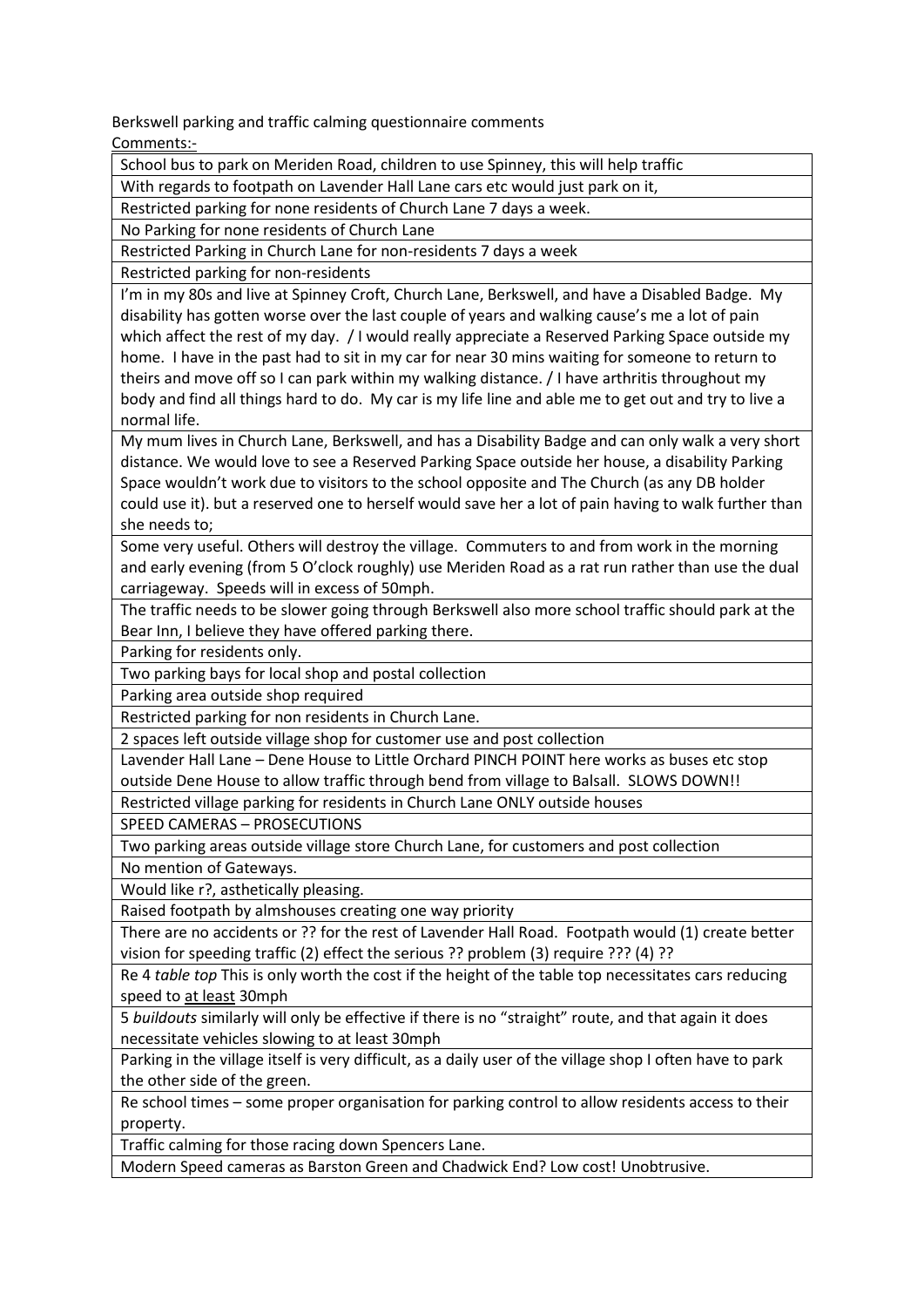But a speed camera would solve problems esp if 20mph during school entry/exit times

I find it difficult to prioritise because I see all of the ticked *(1 2 4 7)* proposals to be necessary for the safety of Berkswell school pupils.

For the same reason, I thing children's safety should prevail over the conservation area argument. I like my village but I think children's lives are more important

Lots of traffic comes through Spencers Lane and Meriden Road – it would be very difficult to slow it down whilst keeping the road safe for pedestrians and vehicle users.

Residents should be involved in the fund raising to pay for this.

Very well thought through!!

Speed cameras!!! & Prosecution....

Berkswell village is extremely dangerous during peak traffic periods and at night time, especially for walkers. Speeding traffic is becoming worse and there is nothing whatsoever in the village at present to control it or offer any form of respite to residents. Too many heavy vehicles use its approach down Lavender Hall Lane, which has a width restriction, which is regularly abused.

Would it mean "average speed" cameras work in Berkswell, which would ?? some of the cost in the plan and would also probably provide an income from speeding motorists without doubt urgent action is needed.

Will car park be enlarged into the Spinney?

From Alms Houses – Severn Trent Water - paving roadway with some hard footpath in different colour and 20mph for this short section. NO HEDGE REMOVAL

As a cyclist, owner of an old sports car and a normal driver – I hate raised areas and speed bumps. I still think the x roads need traffic lights.

Parents should take more responsibility for parking and safety of their children to and from school and be aware of other road users – its an attitude of mind that also needs to be addressed!

A footpath to be implemented for meeting House lane.

Surface treatment types to proposed tabletop to be in keeping with village

Will works still enable agricultural traffic to pass ok? Tractors etc

Have speed cameras been considered, in my experience they make drivers reduce speed more than anything else.

Next would be road humps.

There have been several accidents at the crossroad but I'm not aware of any pedestrian incidents hence my choices are for things that will reduce speed.

School car parking is always a problem. They park over driveways and would prevent

ambulances/fire services coming down towards the church etc. The staff parking on church lane also prevent local residents from parking outside their houses (noticeable difference during school holidays).

Some sort of traffic control at the crossroads would hopefully be accepted now as it has been refused in the past.

I am not sure which I support 2 or 3, the choice that slower traffic must ? is essential I am not sure what research proves to be the most effective?

Clearly a combination of 3 / 4 measures is required to have maximum effect.

Traffic calming measures are required as a major priority for the village

2 or 3 Crossing points unnecessary generally this road is litle used except at peak times =

unnecessary urbanisation and non rural flashing belisha beacon at zebra crossing NO TO BOTH

5 Buildouts have done little so far and I doubt council would agree to ?? pinchpoints

No 6 20mph for Lavender Hall Lane from Severn Trent entrance to Alms Houses. Brick to differentiate footpath

DO NOT TAKE OUT HEDGES IN THIS CHARMING WINDING ROAD SECTION

I don't like refuge areas on roads as I don't feel safe waiting on them.

I think the main thing that would reduce speed would be speed cameras.